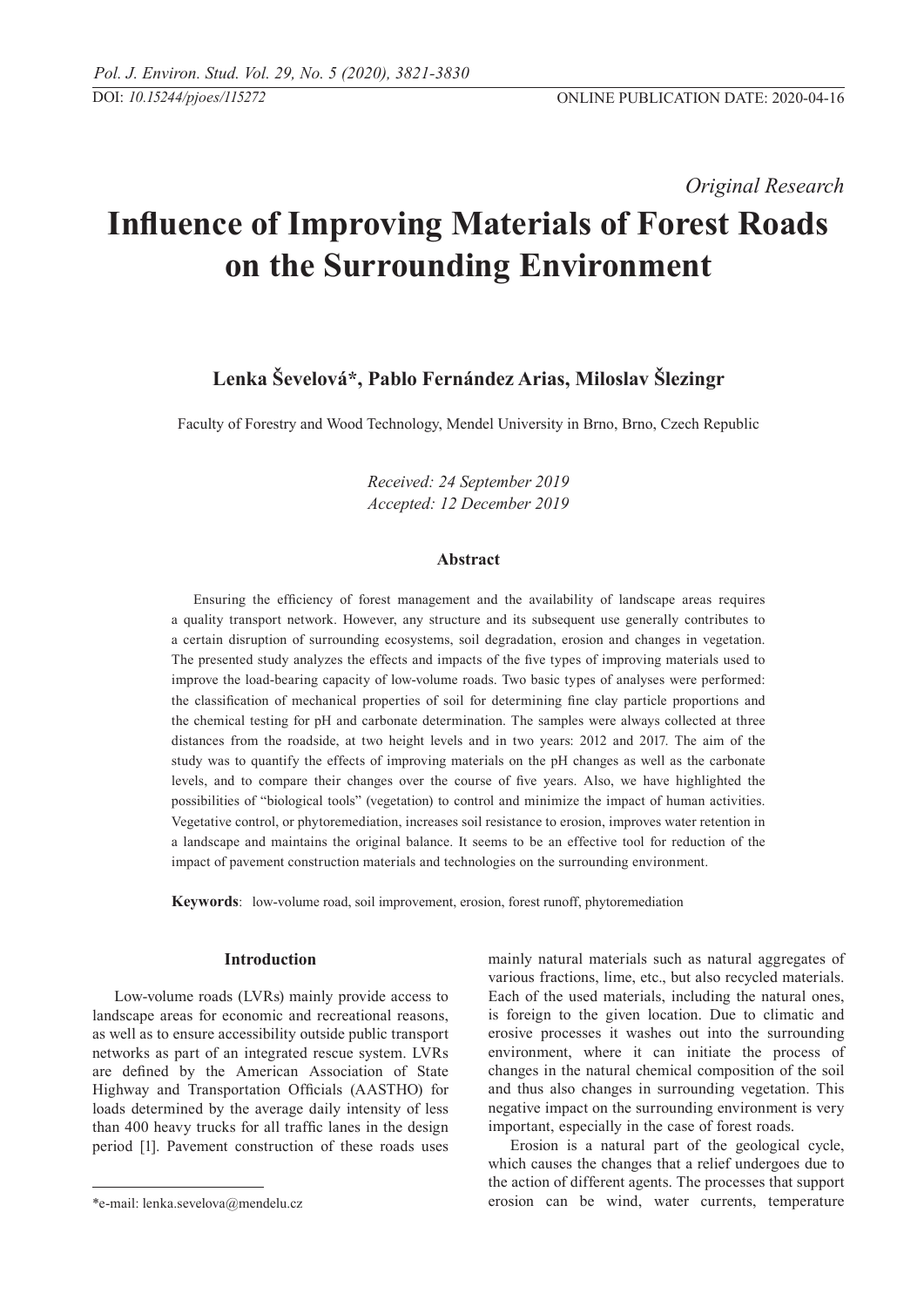changes and the action of living creatures. The different erosive processes, either natural or caused by human activity, cause different materials to be moved and deposited in other areas where they did not exist before [2]. Human activities accelerate the process of erosion [3] and export of sediments through which they convert the soil into a non-renewable resource.

The movement of heavy machinery, both during pavement construction and its use, causes the compaction of the first centimeters of the soil, and thus hydrological function is modified [4]. Increased soil compaction decreases the root system's growth ability, which can be responsible for reducing the root growth of plants [5]. And thus it contributes to the change process of the surrounding ecosystem, too [6].

During forest road construction, measures must be adopted to minimize negative impacts on the environment. Forest road construction must be carried out in the dry season, inert materials must be used and maximum compaction of the construction layers must be ensured [7]. But all the materials used for pavement structures as well as for subgrade improvement could have an impact on the environment in case they wash out to the surrounding landscape where a change in natural chemical composition of the soil may occur.

Vegetative control, or phytoremediation, is defined as the use of plants to remediate, treat, stabilize, or control contaminated soils. Phytoremediation exploits the natural plant physiological processes [8] by absorption of some of the contaminants and by the natural stabilization function of the root system. Introduced in the "biotechnology of slopes", this technique provides the stabilization of slopes using

vegetation and additional structural elements for erosion control [9]. An example of natural revegetation on forest road slopes can be found in [10], where the possibility to protect the slopes from erosive processes by means of planting bushes or sowing of grass was introduced.

The aim of our study is to quantify the chemical changes (pH value) in the forest road surroundings caused by the leaching of materials used to improve the subsoil-bearing capacity as a result of erosive processes (both natural and human) during construction, as well as during road use. On the basis of this quantification, we can verify the assumption that a significant impact on the surrounding ecosystem can be expected only in the close vicinity of the road.

#### **Material and Methods**

# Study Area

The low-volume forest road that is being analyzed is located in the Czech Republic, near the city of Brno (the location of the monitored area is shown in Fig. 1, as created using QGIS software [11]). The road was built as an experimental construction in 2012 as a result of project TA01020326, "Optimization of design and realization of low-volume roads", granted by the Technology Agency of the Czech Republic. It was designed to test standard as well as innovative materials that are able to improve the load-bearing capacity of subgrade. Besides monitoring the impact on the loadbearing capacity, the impact of these materials on the roadside surrounding the environment was monitored too.



Fig. 1. Position of the analyzed low-volume road (Kubenka) in QGIS (V 3.4).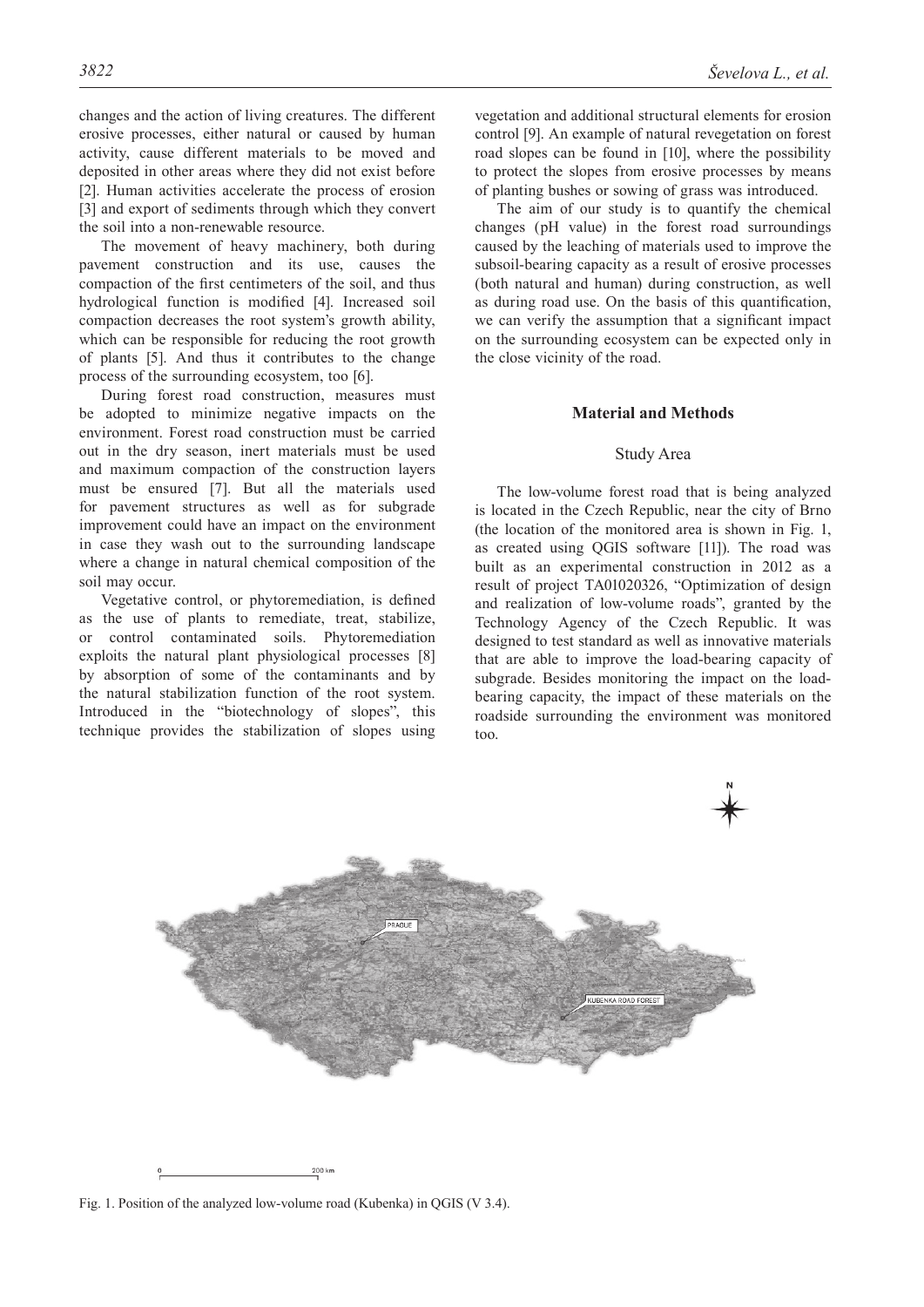The experimental road has a length of 309 meters with a slope of 3% (Fig. 1). The beginning of the road is located 388 m above sea level and the end is at 372 m. The climate in the monitored area is classified as warm and temperate [12] and is classified as Cfb by the Köppen-Geiger system. The average temperature is 9.0ºC. Temperatures are highest in July, at around 18.6ºC. At -2.2ºC on average, January is the coldest month of the year. Rainfall is significant, with precipitation even during the driest month. The average precipitation is 518 mm. The lowest amount of rain occurs in February, with an average of 23 mm. In June, the precipitation reaches its peak with an average of 75 mm.

In the southeastern part of Brno there are mostly tertiary sedimentary rocks (clays, sands) and the subsoil consists of original igneous rocks, such as granite and volcanic rocks. The monitored area where the experimental road was built consists of rocks of various origins and age in the subsoil. There are also several layers of original clay and sand, which cover the older rocks.

The vegetation in the monitored area is a typical European mixed forest that consists mainly of Picea abies, Larix decidua, Tilia cordata, Castanea sativa, Ulmus minor, Quercus robur and Pinus sylvestris. Among the most widespread herbaceous plants are Poa nemoralis 35%, Poa angustifolia 10%, Dactylis poligama 20%, Brachypodium sylvaticum 5%, Myosotis sylvatica 5%, Veronica chamaedrys 5%, Campanula persicifolia 3%, Ajuga reptans 2%, Vincetoxicum hirundinaria 3%, Pyrethrum corymbosum 5%, Clinopodium vulgare 6% and Hypericum perforatum 1%.

The experimental road consists of two sections, each 147 m long, with a gradual transition part among them [13]. The pavement of the first section consists of one construction layer only, whereas the second section pavement consists of two construction layers. For the pavement construction only natural crushed gravel of different fractions sourced from the nearby quarry was used in both sections. Each road section is divided into seven segments. In each segment different materials of subgrade improvement were tested (Fig. 2).

The first (Segment X1) and the second segment  $(X2)$ were improved by fluid fly ash of different origin: ash I and ash II. The third segment (X3) was improved by lime, the fourth (X4) by the commercial product Dorosol (mixture of  $\frac{1}{2}$  lime +  $\frac{1}{2}$  cement), the fifth  $(X5)$  by hemp fibre, the sixth  $(X6)$  by fine aggregates 0.4 mm and the last one  $(X7)$  by a recycled building brick material [14]. In the presented study only the five segments (X1–X5) in the first section were analyzed.

#### Selecting Samples

The material samples to be analyzed were taken at the midpoint of each of the five segments, in three profiles that were determined at the same distance from the longitudinal axis of the road and at two different heights (Fig. 1). They were collected on the right side of the roadside, where the runoff of the forest road is directed. The first profile sample (Y1) was collected from the drainage site, the second profile sample (Y2) 1 m from the drainage site and the third profile sample (Y3) 2 m from the drainage site (Fig. 2). Two different depth levels for sample collection were determined: terrain surface (Z1) and a depth of 30 cm (Z2). As result, six samples of the possibly contaminated samples of soil were collected for each segment X1–X5. Each sample is marked by the code  $X/Y/Z$ ; where X is the segment number, Y is the distance from the longitudinal axis, and Z is the depth of the sample collection. Six samples were collected from each segment in 2012 as well as in 2017. A total of 60 samples from expected contaminated areas were collected.

In addition, blank tests of samples were performed. Blank tests were performed on samples collected from such a distance and a position from the segments that guarantee they were not affected by improvement materials. Marking these samples follows the same system as the samples collected from the roadside. The code of the blank sample is Y/Z, where Y is the collection position and Z is the depth of the specimen.



Fig. 2. Sample cross-section of segment X.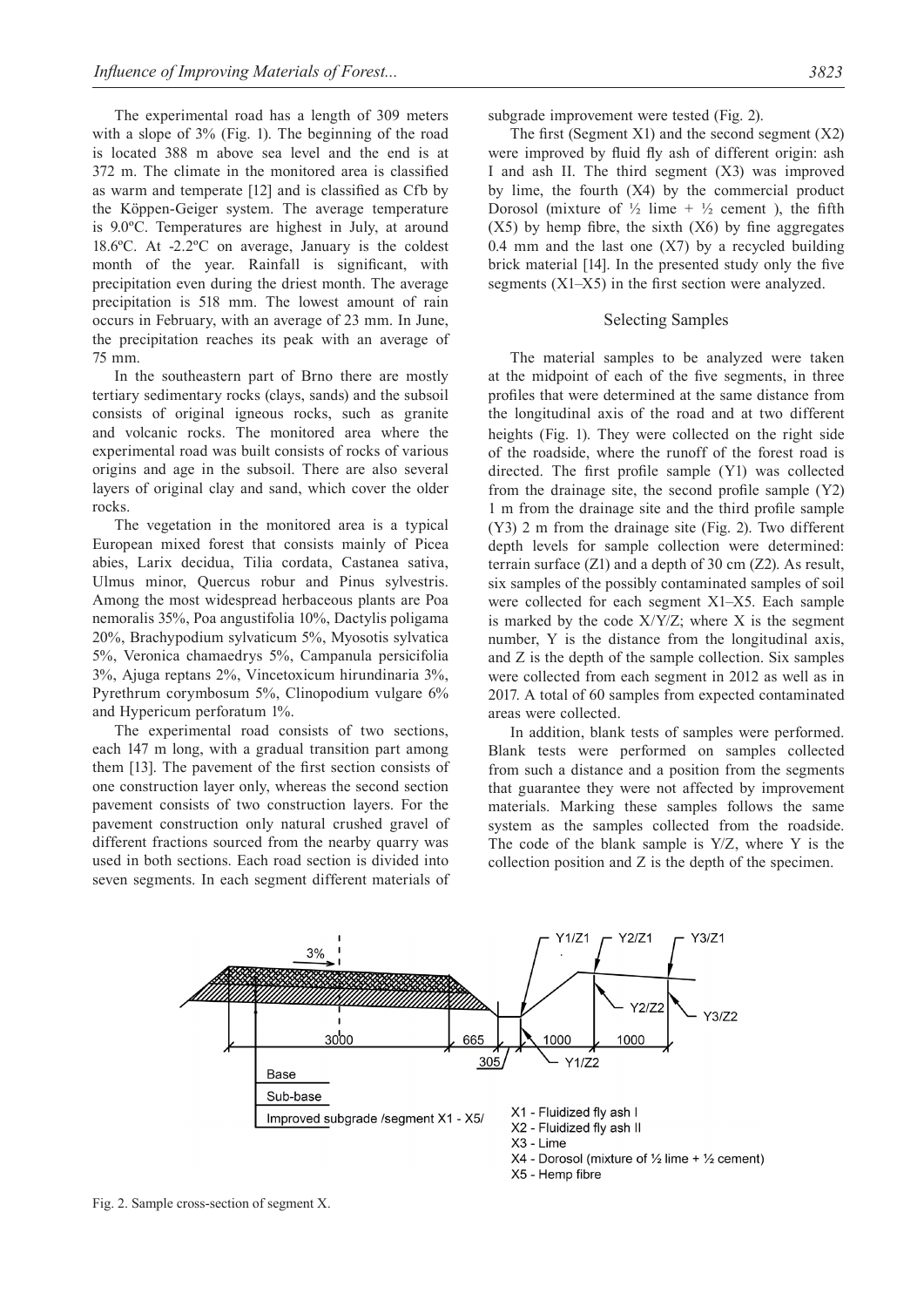#### Geotechnical, Chemical and Statistical Analyses

The geotechnical analyses consist of: a humidity test according to the protocol ČSN ISO/TS 17892-1 [15], sieving and aerometry test according to the protocol ČSN ISO/TS 17892-4 [16] and consistency (plasticliquid limit) or Atterberg boundary test according to the protocol ČSN ISO/TS 17892-12 [17]. All the tests were carried out in the laboratory of the Department of Landscape Management, Faculty of Forestry and Wood Technology, Mendel University in Brno. The above tests serve for the basic soil classification according to their granulometric composition and Atterberg plastic-liquid limits for the classification of soils according to Unified Soil Classification System (USCS) ČSN EN ISO 14689-1 [18] and ČSN EN ISO 14688-2 [19].

Two chemical analyses were carried out: analysis of pH according to the protocol ISO 10390:1994 [20], and analysis of total carbonates  $(CO_3)^2$  according to the protocol ISO 10693:2015 [21]. All the tests were carried out at the Laboratory of the Department of Geology and Pedology, Faculty of Forestry and Wood Technology, Mendel University in Brno. The chemical test of pH determines alkalinity or acidity of a soil, the second one the percentage of total carbonate. The total amount of carbonates  $(CO_3)^2$  was determined from the volume ratio of the amount of  $CO<sub>2</sub>$  produced in the gaseous state as a function of Equation  $(1)$ :

$$
CaCO3 + HCl \rightarrow CO2 + CaCl2 + H2O (1)
$$

Each collected sample was tested five times by the appropriate chemical test to minimize random error that may occur in any measurement. The data obtained from both chemical tests were statistically evaluated and basic statistical parameters were determined: minimal and maximal value, mean value, standard deviation, and coefficient of variation.

The initial assumption is that a significant impact on the surrounding ecosystem as a result of the leaching of materials used to improve the subsoil-bearing capacity can only be expected in the close vicinity of the road. To verify this assumption, statistical analysis was performed to determine the probability  $p_f$  that the pH value in the non-affected area (blank test) comes from the basic set of pH values determined by the evaluation of samples taken in the areas affected by leaching. If this probability is very low, it can be stated that the pH value in the non-affected area with high probability does not come from the relevant basic set of affected pH values.

### **Results and Discussion**

#### Geotechnical Results

Geotechnical test were carried out on samples of all five segments. Once the geotechnical tests were finished, the different types of soils were classified according to the regulation USCS. Table 1 shows the proportional amount of fine (F) fractions (smaller than 0,063 mm from the aerometric test) that is key for the classification, as well as the permeability rate. In Table 1 the identification of the results refers to the introduced code X/Y/Z, where X1-X5 is the segment

Table 1. Classification of soils and Results of pH and  $CaCO<sub>3</sub>$  analysis from 2012 and 2017.

| Segment | Profile  | Soil               | Fraction<br>fine $(\% )$  | 2012  |               |                |               | 2017  |               |                |               |
|---------|----------|--------------------|---------------------------|-------|---------------|----------------|---------------|-------|---------------|----------------|---------------|
|         |          |                    |                           | Z1    |               | Z <sub>2</sub> |               | Z1    |               | Z <sub>2</sub> |               |
|         |          |                    |                           | pH    | $(CO_2)^{2-}$ | pH             | $(CO_3)^{2-}$ | pH    | $(CO_2)^{2-}$ | pH             | $(CO_3)^{2-}$ |
| X1      | Y1       | S <sub>4</sub> -SM | 29.88                     | 5.210 | 0.000         | 5.600          | 0.000         | 7.912 | 2.620         | 7.729          | 1.670         |
|         | Y2       | F3-MS              | 37.43                     | 6.170 | 0.040         | 6.050          | 0.000         | 8.056 | 2.020         | 7.690          | 0.614         |
|         | Y3       | F6-CL              | 66.94                     | 4.750 | 0.000         | 5.020          | 0.000         | 7.848 | 2.100         | 7.970          | 2.080         |
| X2      | Y1       | F4-CS              | 55.24                     | 7.260 | 0.110         | 6.120          | 0.000         | 7.804 | 1.672         | 7.920          | 7.640         |
|         | Y2       | F4-CS              | From<br>40.00<br>to 59.90 | 7.320 | 0.050         | 6.880          | 0.000         | 7.806 | 3.520         | 7.138          | 1.150         |
|         | Y3       |                    |                           | 6.980 | 0.000         | 6.690          | 0.000         | 7.626 | 1.000         | 7.226          | 0.860         |
| X3      | Y1       |                    |                           | 5.240 | 0.000         | 5.220          | 0.000         | 7.890 | 0.828         | 7.480          | 0.960         |
|         | $\rm Y2$ |                    |                           | 4.870 | 0.000         | 4.890          | 0.000         | 7.936 | 1.960         | 7.674          | 0.200         |
|         | Y3       |                    |                           | 5.450 | 0.030         | 5.070          | 0.000         | 8.092 | 1.200         | 6.774          | 0.184         |
| X4      | Y1       |                    |                           | 6.030 | 0.000         | 5.900          | 0.000         | 7.854 | 0.564         | 7.578          | 0.304         |
|         | Y2       |                    |                           | 6.170 | 0.000         | 5.120          | 0.000         | 7.814 | 0.580         | 4.732          | 0.030         |
|         | Y3       |                    |                           | 5.440 | 0.030         | 5.160          | 0.000         | 7.614 | 0.210         | 4.644          | 0.010         |
| X5      | Y1       |                    |                           | 6.030 | 0.000         | 5.900          | 0.000         | 7.620 | 1.260         | 4.848          | 0.052         |
|         | Y2       |                    |                           | 6.170 | 0.000         | 5.120          | 0.000         | 7.044 | 0.210         | 4.484          | 0.038         |
|         | Y3       |                    |                           | 5.440 | 0.030         | 5.160          | 0.000         | 4.668 | 0.000         | 4.888          | 0.016         |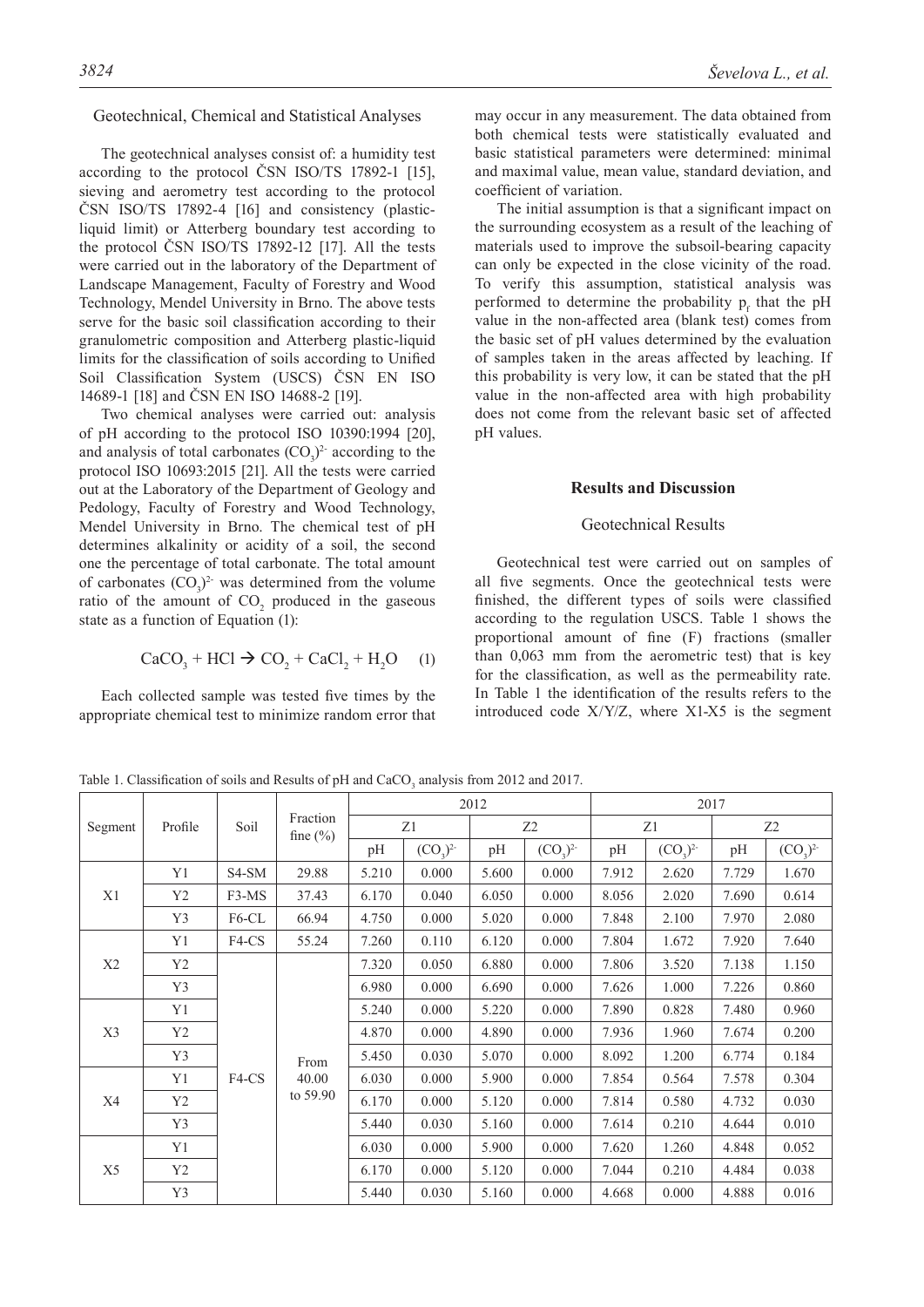

Fig. 3. Results of pH analysis from 2012.

number and Y1-Y3 is the distance from the longitudinal axis. Depth positions Z1 and Z2 are not considered in the geotechnical test as the sample was collected from the whole profile (Fig. 2).

Soil classification determines four different types of subgrade soil in the experimental road surroundings. Along segments X2-X5, the F4-CS soil is located in all three measured profiles. Only in segment X1 are there three different types of soils for the each profile Y1-Y3: for Y1 soil S4-SM, for Y2 soil F3-MS, and for Y3 soil F6-CL. Soil F4 defines sandy silt, including sandy clays with plastic index and fine sandy silt with a particle size smaller than 0.02 mm. Soil CS defines clay and sand smaller than 0.02 mm. Soil S4-SM silty sand, soil F3-MS is sandy silt and F6-CL is clay with low plasticity.

### Chemical Results

The aim of the chemical analysis was to determine the impact of five materials used for improved pavement subgrade – fluid fly ash (ash I and ash II), lime, Dorosol, and hemp fibre – on the surrounding environment, and to compare changes that occurred in the course of 5 years. The first set of soil samples was collected in 2012 immediately after finishing the pavement construction, and in year 2017, after the road had been used for a period of five years. The obtained results illustrate how different improving materials can differently affect soil chemistry, i.e., pH value and carbonate content.

pH value is a dimensionless quantity of the acidity or alkalinity in the range 0 to 14. In the following text, pH value is considered acidic in the range of 0-5.5, neutral in the range of 5.5-8 and alkaline in the range of 8-14.

For the assessment of carbonate quantity  $(CO_3)^2$ . the following word expression will be used: carbonate content between 0.30 and 0.5% (very low), between 0.6 and 3% (low), between 3.1 and 5% (medium), between 5.1 and 10% (medium high), between 10.1 and 20% (high), between 20.1 and 40% (very high) and more than 40.1% (extremely high).

From the analyses, four sets of pH value and carbonate content were obtained: two blank samples from areas not affected by the improvement in 2012 (Blank 12) and 2017 (Blank 17), and two samples affected by the improvement materials from 2012 (Impact 12) and from 2017 (Impact 17) (Table 1).

Mean values of pH from Blank 12 ranged from 4.5 to 4.8 (Fig. 3). Mean values of carbonate content ranged from 0.01 to 0.1% (Fig. 4). They were independent of depth.

The mean values of pH from Impact 12 ranged from 4.7 to 7.3 for surface sample collection (Z1) and from 4.8 to 6.9 for in-depth sample collection (Z2) (Fig. 3). The carbonate values were negligible and close to zero (Fig. 4).

Mean values of pH from samples Blank 17 ranged from 4.6 to 5.1 (Fig. 5). Carbonate values were negligible and close to zero (Fig. 6).

The mean values of pH from Impact 17 ranged from 4.6 to 8.1 for surface sample collection (Z1) and from 4.4 to 8.0 for in-depth sample collection (Z2) (Fig. 5). The carbonate values ranged from 0.0 to 3.5% for surface sample collection (Z1) and from 0.01 to 8.0% for in-depth sample collection (Z2) (Fig. 6).

All presented test results showed minimal deviations from the mean values. The standard deviation and coefficient of variation are very low.

By comparing the pH and carbonate values, only insignificant differences can be observed on samples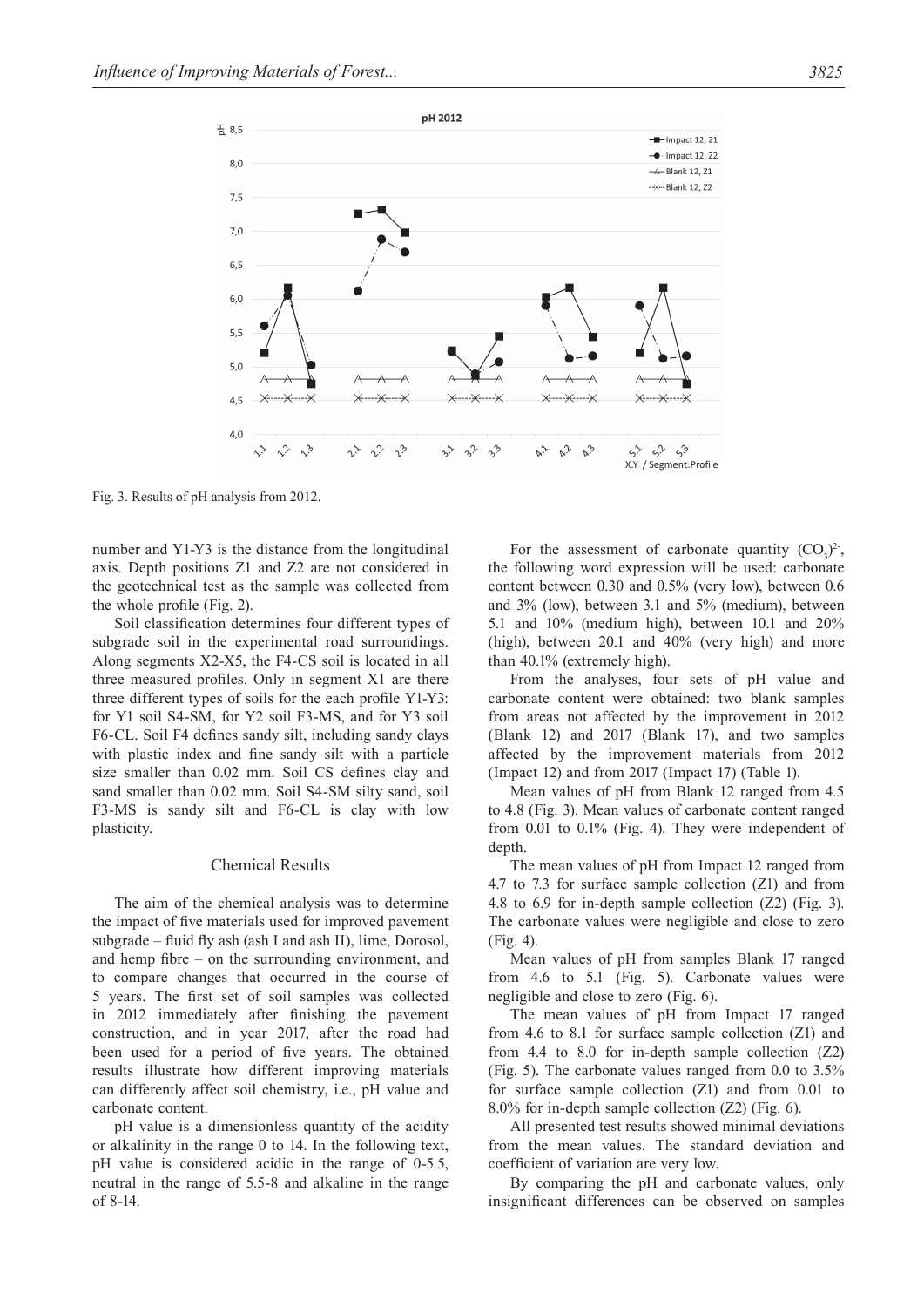

Fig. 4. Results of  $CaCO<sub>3</sub>$  analysis from 2012.

taken from non-affected areas in 2012 and 2017 (Blank 12 and Blank 17) over five years. By 2017, the pH increased by 5.8% at the surface and by 3. % at depth. The pH remained acidic even after 5 years in the nonaffected areas. The greater the depth, the lower the pH value. In 2012, the depth results were 5.8% lower; in 2017 they were 8.4% lower. The amount of carbonate content in 2012 and 2017 was close to zero.

All the samples collected in 2012 (Impact 12) had an increase in pH value ranging from 7 to 33% compared to Blank 12 samples prior to treatment. Half of the samples analyzed remained pH acidic, the other half pH value increased to neutral. With the depth of sample collection, pH changes did not show a clear trend. Five from the 15 measured profiles show a higher pH value in the depth of 30 cm, the remaining 10 profiles, on the other hand, show a higher pH value on the surface.

Five years after road construction, increased pH values were observed in all samples. In the first and third segments (X1, X3), the Impact 17 samples reach pH value of 8. Compared to Blank 17 results, they are 42% higher compared to Impact 12 results, with an increase of 23%. Unlike in 2012, most of the pH values have already reached neutral levels. Only samples from



Fig. 5. Results of pH analysis from 2017.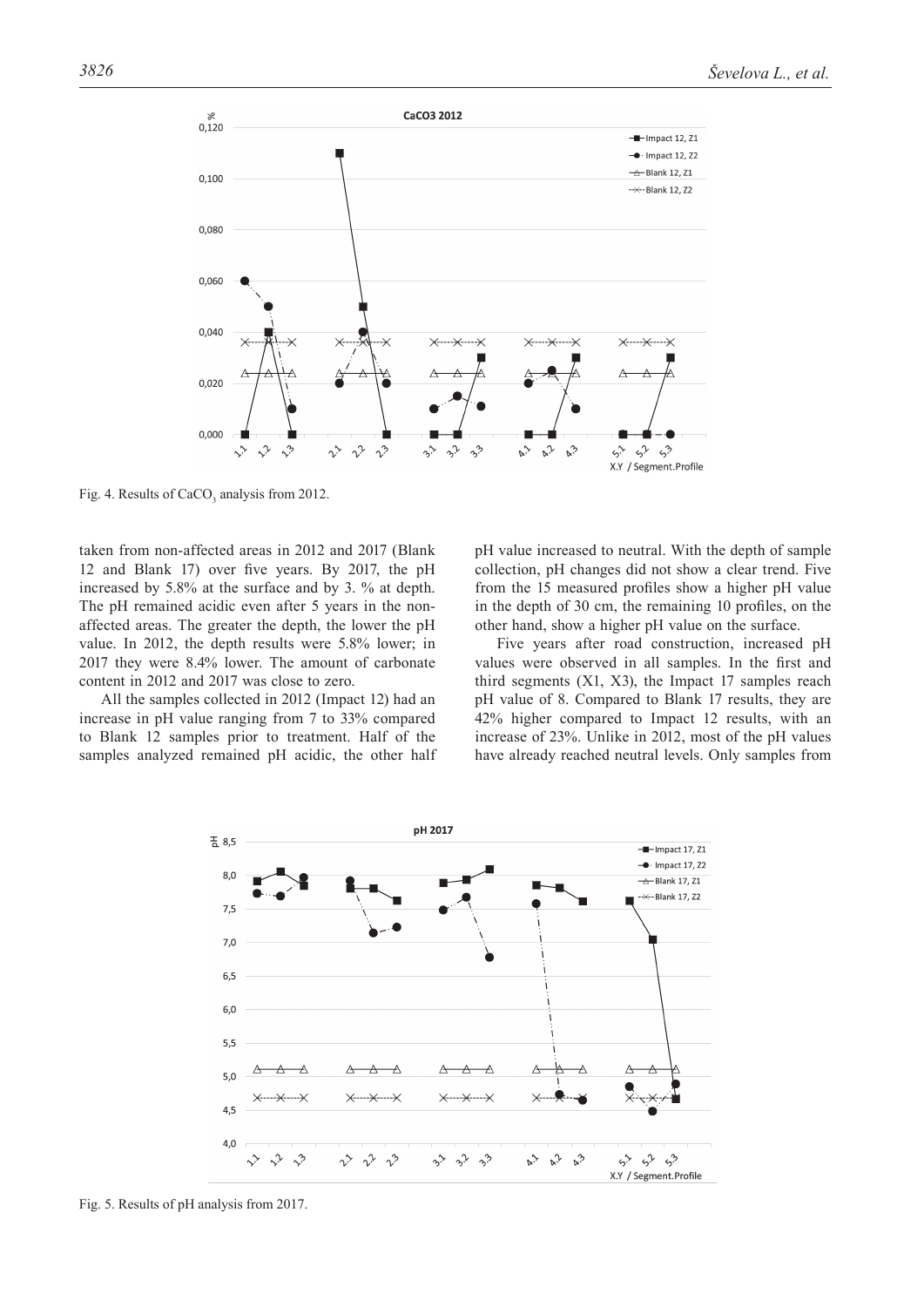

Fig. 6. Results of  $CaCO<sub>3</sub>$  analysis from 2017.

the last two segments (X4, X5) remained with acidic pH value. However, the values taken at surface Z1 and at depth Z2 already show a similar trend compared to 2012, and of the 15 measured profiles, an increase occurs in only 3 profiles, and in the other 12 profiles pH shows lower values with depth. With respect to distance Y from the roadside, the samples show a non-uniform trend in terms of decrease or increase, as well as the 2012 samples. In 3 profiles in 3 different segments, the pH at distance Y1, Y2 and Y3 is almost constant, in the other 2 cases it dropped rapidly between Y1 and Y3 by up to 39%. In the longitudinal direction of the road in the direction of gradient from the segment X1 to X5 pH values show a gradual decrease in the upper layer by 12% and in the lower part by up to 37% (Fig. 5). Although the change in the percentage of carbonate in the year 2017 is up to 99%, the absolute value, which does not exceed  $8\%$  (CO<sub>3</sub>)<sup>2</sup>, is medium high, so not very significant (Fig. 6).

Statistical Analysis Results

Probability  $p_f$  was determined assuming Gaussian (normal) probability distribution for all 60 samples taken at individual depths Z1 and Z2, profiles Y1-Y3 in each segment X1-X5 as well as in the years 2012 and 2017. The results of statistical analysis for all samples show that probability  $p_f$  is very low, close to zero. As result, the assumption that material leaching influences the ecosystem only in the close vicinity of the road should be confirmed. Illustrative results for segment X1 in 2017 are presented in Table 2.

# Influence of Pavement Construction on the Surrounding Environment

The influence of human activities as a result of the construction and use of structures including the forest roads on the surrounding environment is very complex and has been documented by many studies

|         |                | 2012  |               |              |                  |  |  |  |
|---------|----------------|-------|---------------|--------------|------------------|--|--|--|
| Segment | Profile        |       |               |              |                  |  |  |  |
|         |                | Mean  | St. Deviation | <b>Blank</b> | $p_{f}$          |  |  |  |
|         | Y <sub>1</sub> | 7.912 | 0.011662      |              | $0.000000E + 00$ |  |  |  |
| Z1      | Y2             | 8.056 | 0.022450      | 5.114        | $0.000000E + 00$ |  |  |  |
|         | Y3             | 7.848 | 0.016000      |              | $0.000000E + 00$ |  |  |  |
|         | Y1             | 7.729 | 0.022400      |              | $0.000000E + 00$ |  |  |  |
| 7.2     | Y2             | 7.690 | 0.030332      | 4.683        | $0.000000E + 00$ |  |  |  |
|         | Y3             | 7.970 | 0.014142      |              | $0.000000E + 00$ |  |  |  |

Table 2. Results of statistical analysis, segment X1, 2017.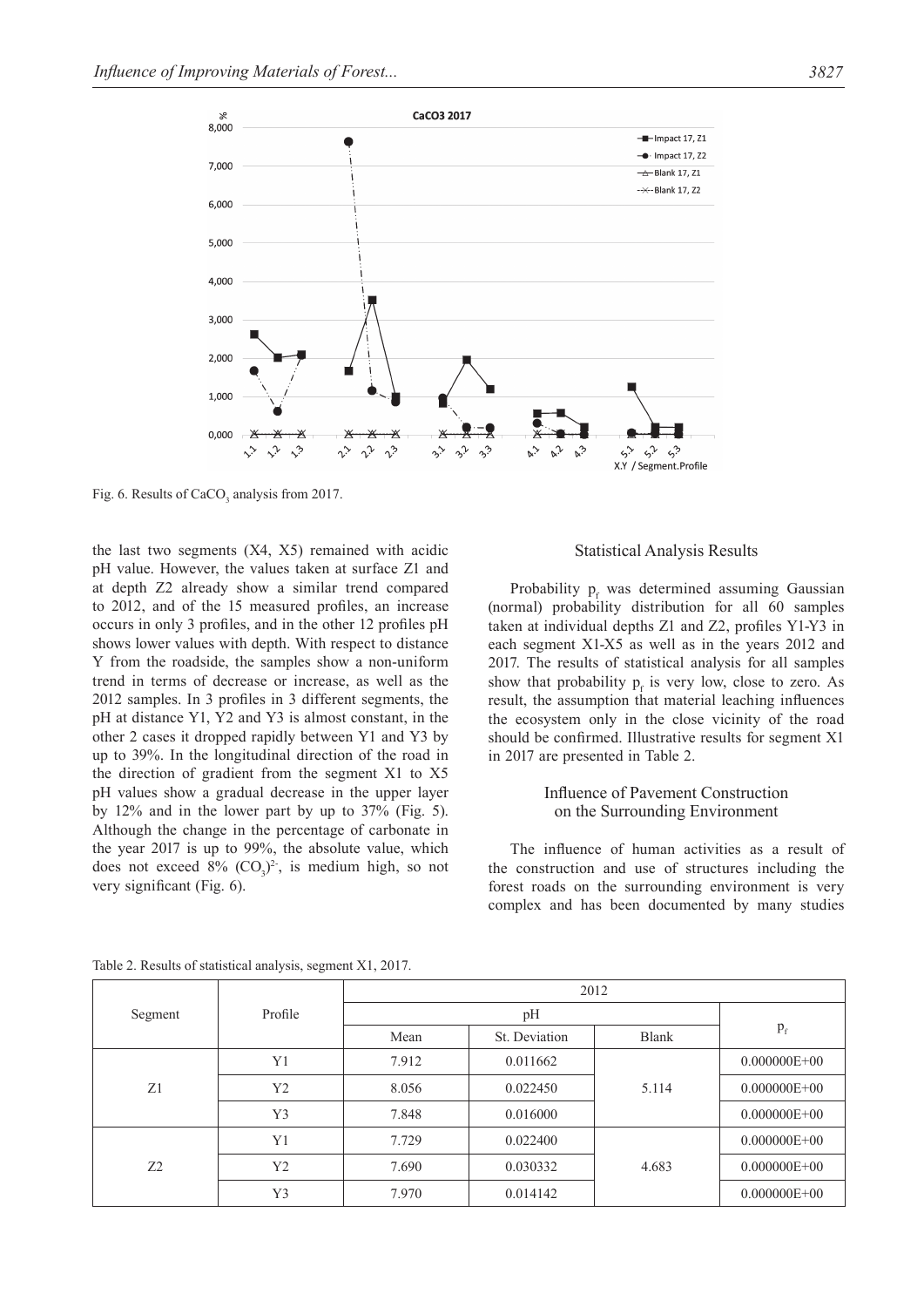[22, 23]. Roads reduce the forested surface and damage the nearby vegetation because they cause changes in its growth [24]. In [25], the influence of mechanical processes associated with pavement construction on erosion and on damage of the surrounding vegetation is studied. But the above publications document only the impacts of the structural activities necessary to prepare the site for pavement construction, i.e., the influence of deforestation, which increases the possibility of erosion or the consequences of the structural layers compaction, leading to a reduction of soil porosity and thus to a reduction of plant rooting.

However, no studies have been found to analyze the influence of the road subgrade improving materials on total carbonates and on the pH changes and thus their influence on the road surrounding biodiversity. Some studies [26-28], however, deal with the influence of other human activities on the change of chemistry in surrounding ecosystems. The study [26] deals with the influence of cement dust from a cement plant on the environment. Soil samples were collected at different distances (max 25 km) from a cement plant and an influence of cement dust on soil quality defined by pH changes was observed. Furthermore, it was observed that alkaline dust emitted from a cement plant is closely associated with the rise of soil pH due to greater accumulation of CaCO<sub>3</sub>. The study [27] deals with roadside areas affected by heavy metal pollution due to intensive motorized traffic. This research determined the heavy metal content of hollyhock (Alcea rosea L.) in roadside soils of the Van Lake Basin. The mean content of metals (for example Mn, CU and Zn) in leaves sampled from the roadside areas was significantly higher than mean heavy metal contents in leaves sampled from areas 30 m from the roadside. The next study [28] dealing with the negative impact of human activities on the surrounding ecosystems follows contamination of agricultural land by heavy metals Pb and Zn from a retention reservoir in southeastern China. Soil microorganisms and enzyme activities involving soil organic carbon and nitrogen decomposition and stabilization were decreased due to the toxic Pb-Zn tailings. Therefore, soil organic carbon and total nitrogen accumulate, and an "elusive" carbon and nitrogen pool forms in the paddy fields compared with cornfields in the Pb-Zn tailings-contaminated karst area.

The mentioned examples support the results of the presented study on the influence of materials for LVR pavement improvement on the changes in chemistry in close vicinity and the ability of the surrounding soils under the influence of these contaminants to change the original quality. Determined pH and  $CaCO<sub>3</sub>$  changes correlate with the changes induced by different and mainly bigger contamination sources.

On the other hand, the indirect effects of pH changes on vegetation quality are documented. For example, acidic soil with a pH below 4, with enough soluble  $Al^{3+}$  [29], can cause damage to most plants, although solutions alone do not pose a problem at this level of pH. In conditions of extreme acidity, this occurs together with Mg or SI. In general, the effect of pH on plant growth occurs at the nutritional level [30]. For optimum plant nutrient supply and for maximum availability, the neutral pH is in the interval 6.0-7.5.

The use of materials containing lime to improve the pavement subgrade has many implications for soil and plant growth in the surroundings. The influence of carbonates on vegetation as well as on different soil characteristics varies from positive to negative. From the experimental test, the influence of carbonates on the increase of OH $\cdot$  ions and reduction of H $\cdot$  in the soil solution [31], as well as on the reduction of plant production can be observed. As a result, there is better particle and structure aggregation, improved soil aeration and water movement, and reduction of Al, Mn and Fe toxicity; the regulation of P and MO availability and the development conditions of microorganisms may also improve. The most important negative consequences are the destruction of the porous granular structure, the increase in the rate of decomposition of organic matter, and the immobilization or reduction of availability of nutrients such as Mn, Zn, and B [32]. Also, CaCO<sub>3</sub> suppresses Mg obstruction and also affects the Ca/K ratio and can induce shortcomings of K.

## **Conclusions**

In order to determine the impact of building materials of LVR pavement construction on surrounding ecosystems, changes in chemistry were quantified in the vicinity of the Kuběnka forest road, which was built as an experimental construction for testing both standard as well as innovative materials that are able to improve the load-bearing capacity of the subsoil. To analyze the impact of five types of improving materials, chemical tests were carried out to determine pH and total carbonate values in time.

The presented study is a unique presentation showing levels of chemistry before the beginning of building operations, changes in soil chemistry after the completion in 2012 and after five years of road use in five segments, three profiles and two depth levels. In the monitored area the subsoil is identical to the geotechnical classification in all segments (X2-X5); it is F4-CS. Only in the first segment, X1, is S4-SM, and with the distance from the pavement it changes to F6-CL. The soil is acidic with pH value from 4 to 5 on the scale and carbonate values are close to zero in 2012. This seems typical for this region. Five years after road construction in 2017, an increase in both monitored parameters can be observed. The pH value changed from acidic to neutral or slightly alkaline due to the carbonate effect. The amount of carbonate is mediumhigh according to the presented scale.

The first four segments that were improved using hydraulic binders (fluid fly ash, lime and Dorosol)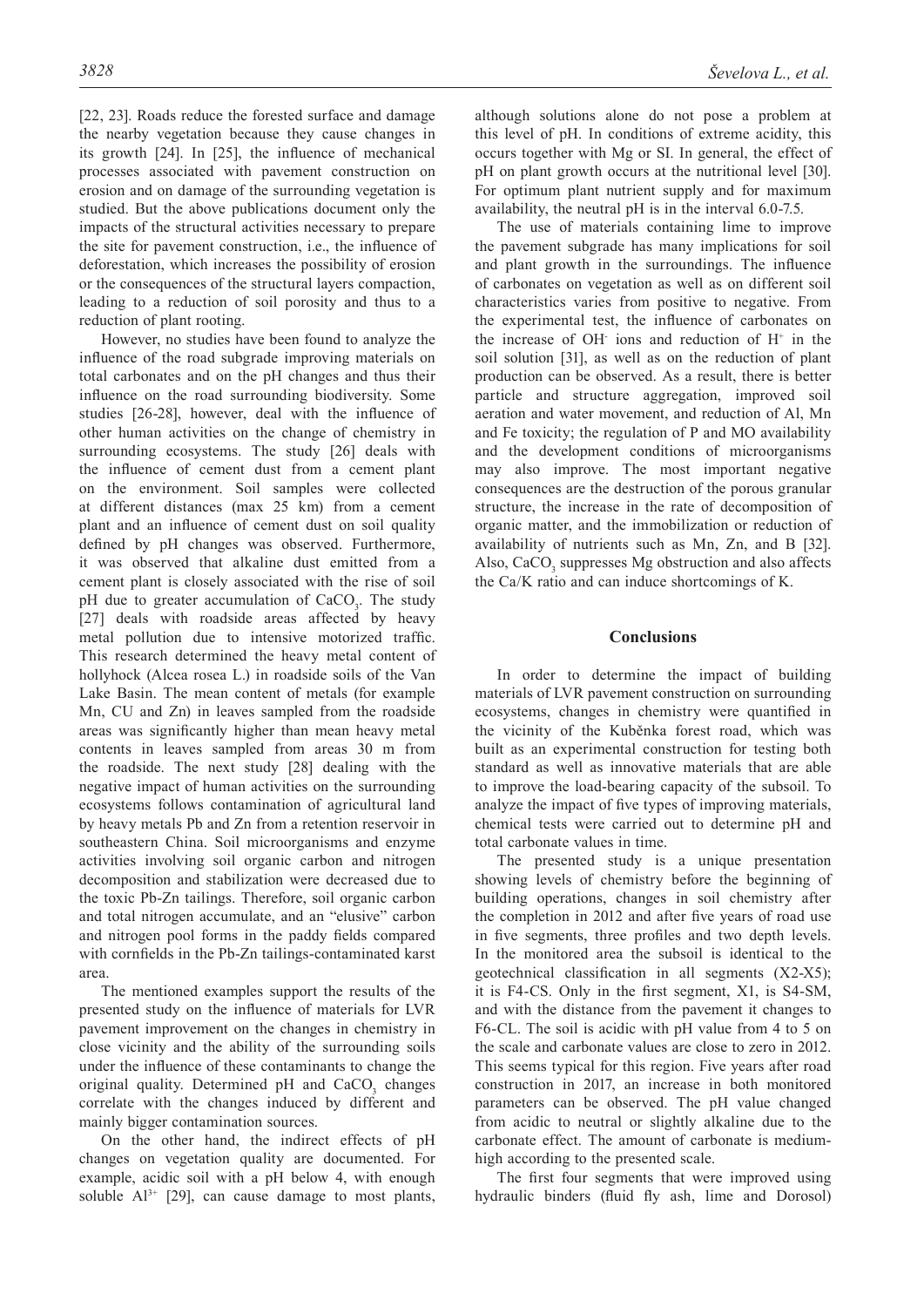showed pH increase with a maximum of 8.1 for segment X3. The increase of carbonates in these segments is on average 2.5%, the maximum for segment X2 being 8%. The smallest changes from the original state can be seen in segment X5, where pH significantly increased only in the top layer Z1 of the first profile Y1.

Presented results document the movement of improving materials from the subgrade by wind and water to the road shoulder, towards drainage systems and to the surrounding environment [23]. A comparison of the changes in the individual profiles Y1-Y3 and depths Z1 and Z2 do not show any clear trend in the material leaching. In all segments X1-X5 and in almost all profiles Y1-Y3 (except X1/Y1), the maximum increases of pH values are observed on the surface.

Concerning pH changes in time, the maximum increase in pH values in 2012 was observed in the Y2 profiles, i.e., 2 m from the road edge, in all segments except X3. In 2017, the maximum values were observed in the Y1 profiles, i.e., closest to the construction, for all segments except X1. Comparing the changes in 2012 and 2017, it can be stated that all segments and all measured profiles except for X5/Y3 show a significant increase in pH value for samples taken on the surface.

The carbonate value showed no significant changes in 2012 and it was close to zero. In 2017 there was a slight increase in all segments to low level. The only exception is X2/Y2, in which the carbonate value increased to medium level.

The performed statistical analysis confirmed the assumption that in all road segments the surrounding ecosystem is affected by material leaching only in the close vicinity of the road, and distant areas are not affected.

A good way to minimize the above-mentioned movement seems to use the vegetative control using a vegetation system located near the forest road, i.e., phytoremediation. Moreover, the ground part of the plants will be a barrier to dust generated during vehicle movement. To reduce erosive activity it is therefore recommended to maintain the protective vegetation strips along the drainage and slope areas and to minimize the runoff of excess water on the soil surface.

### **Acknowledgements**

Our work was supported by the Specific University Research Fund of the FFWT Mendel University in Brno, Project No. LDF-TP-2019002, and by the project FAST-S-18-5264, Department of Landscaping and Landscape Conservation, University of Technology Brno.

### **Conflict of Interest**

The authors declare no conflict of interest.

#### **References**

- 1. CHEN H.L., KOPROWSKI J.L. Differential Effects of Roads and Traffic on Space Use and Movements of Native Forest - Dependent and Introduced Edge - Tolerant Species. doi: 10.1371/journal.pone.0148121, **2016**.
- 2. Definition of Erosion. https://definicion.de/erosion/ **2019** [In Spanish].
- 3. HACISALIHOGLU S., GÜMÜŞ S., KEZIK U., KARADAK H. Impact of Forest Road Construction on Topsoil Erosion and Hydro-Physical Soil Properties in a Semi-Arid Mountainous Ecosystem in Turkey. Polish Journal of Environmental Studies, **28** (1), 113, **2019**.
- 4. VAN DIJCK S.J.E., VAN ASCH, W.J. Compaction on loamy soils due to tractor traffic in vineyards and orchards and its effect on infiltration in southern France. Soil & Tillage Research, **63**, 141, **2002**.
- 5. NEGRÍN Z., ARÉVALO J.R. Tree Species Composition and Structure near Road Borders in the Laurel Forest of Anaga (Tenerife – Islas Canarias). ISSN 1843-5386, **2016**.
- 6. GARCÍA J.M.R. The effect of land uses on soil erosion in Spain: a review. Catena, **81**, 1, **2010**.
- 7. FLORIAN A., ŠEVELOVÁ L., ŽÁK J. Influence of environmental humidity on mechanical properties of natural and recycled unbound materials. Acta Universitatis agriculturae et silviculturae Mendelianae Brunensis, ISSN 1211-8516, **63** (2), 405, **2015**.
- 8. MEGHARAJ M., RAMAKRISHNAN B. Bioremediation approaches for organic pollutants: A critical perspective. Environment international, **37** (8), 1362, **2011**.
- 9. PERDIKOU S., NICHOLAIDES D. Weather effects on recycled concrete used as a paving material for roads. doi 10.1007/s11069-013-0561-x, **2013**.
- 10. SÁENZ V.L. Evaluation of Erosion Processes in Unpaved Forest Roads in Mountain Areas (Northwest Iberian system). University of Zaragoza, Department of Geography and Regional Planning, ISBN 978-84-692-5515-5, **2009** [In Spanish].
- 11. QGIS Version 3.4 [software]. https://www.qgis.org/es/site/, **2019**.
- 12. https://es.climate-data.org, **03/04/2019**.
- 13. ŠEVELOVÁ L., HAUSER J., ZEDNÍK P., LAŽEK D., MATULA R., KOZUMPLIKOVÁ A., FLORIAN A. Methodical Guide to the Design and Implementation of Pavement of Low Volume Roads. Certified Methodology 23327/2015-MZE-16222/M108, ISBN 978-80-7509-261-8, 62, **2015** [In Czech].
- 14. HAUSER J., ŠEVELOVÁ L., MATULA R., ZEDNÍK P. Optimization of low volume road pavement design and construction. Journal of Forest Science, **64** (2), 74, **2018**.
- 15. ČSN EN ISO 17892-1 (721007): Geotechnical investigation and testing – Laboratory testing of soil – Part 1: Determination of water content.Institute for Technology Standardization, Me-trology and State Testing. Praha, **2015** [In Czech].
- 16. UNMZ. ČSN EN ISO 17892-4 (721007): Geotechnical investiga-tion and testing - Laboratory test-ing of soil - Part 4: Determination of particle size distribution. Institute for Technology Standardiza-tion, Metrology and State Testing. Praha, **2017** [In Czech].
- 17. UNMZ. ČSN EN ISO 17892-12 (721007): Geotechnical investiga-tion and testing – Laboratory test-ing of soil – Part 12: Determina-tion of the liquid and plastic limits.